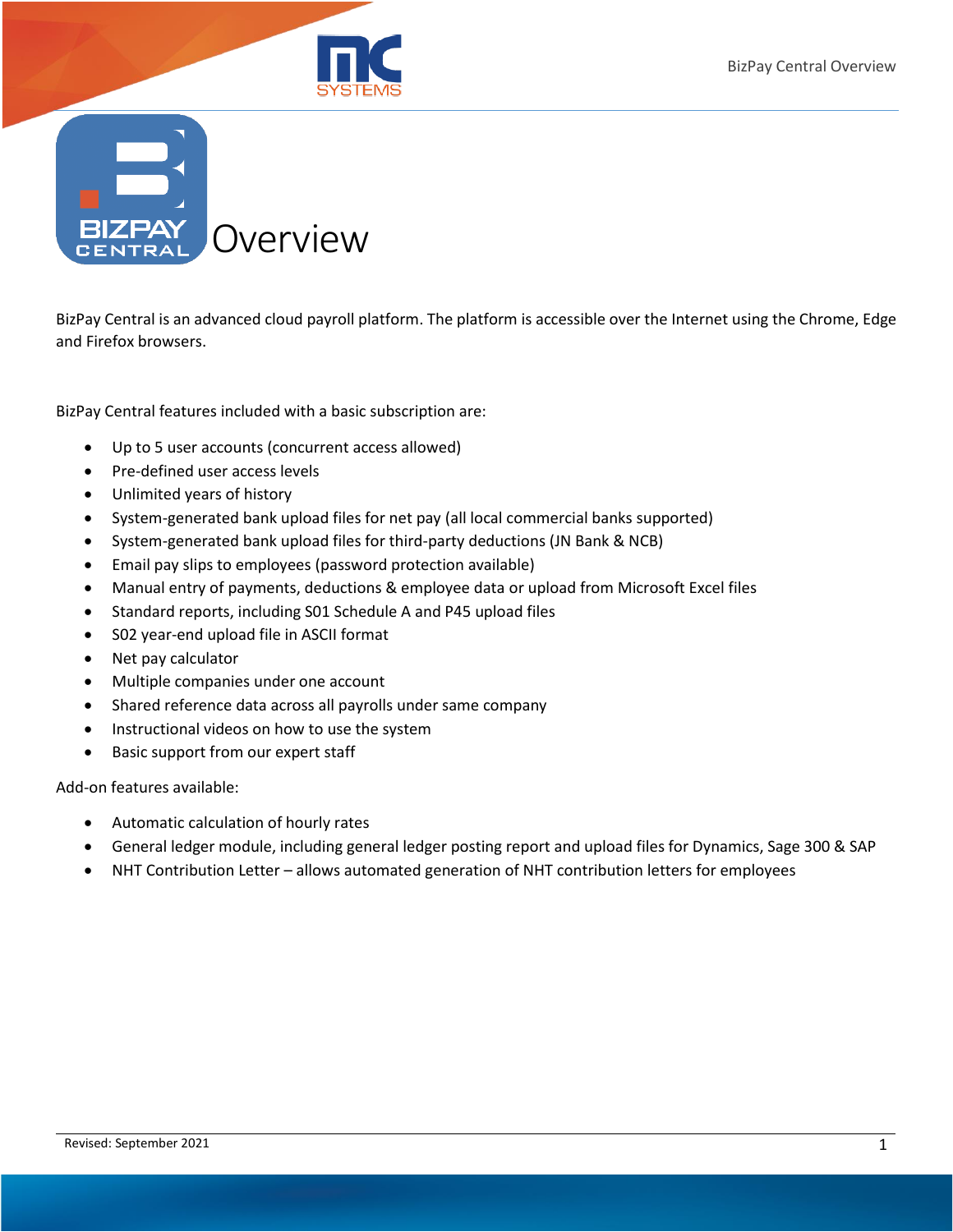

# With BizPay Central, you can process your organization's payroll in 4 easy steps:

## Step 1 – Enter or upload employee/payment/deduction data for the period

| <b>Jon's Bakery</b><br>▼<br><b>Executive Monthly Payroll</b> | "                                        | Employee Data Run Payroll Close Payroll Period Reports Bank Upload System                                                    |                   | yourbusir       |
|--------------------------------------------------------------|------------------------------------------|------------------------------------------------------------------------------------------------------------------------------|-------------------|-----------------|
| Manage Employees<br><b>Import Employees</b>                  |                                          | Employee Information Payments / Deductions Employer Contributions Statutory Overrides Variable Payments Loans Payslips & P45 |                   |                 |
| Import Payments, Deductions and<br>Loans                     |                                          |                                                                                                                              |                   |                 |
| <b>Employee List</b>                                         | Q Search by Employee Number or Last Name | <b>Add new employee</b><br>Or                                                                                                |                   |                 |
| Migrate Year To Date                                         | A Ana Brown - 1111                       |                                                                                                                              |                   |                 |
| Net Pay Calculator                                           |                                          |                                                                                                                              |                   |                 |
|                                                              | First Name*                              | Ana                                                                                                                          | Street/District   | wert            |
|                                                              | Middle Name                              | Middle Name                                                                                                                  | Town/Post Office  | tre             |
|                                                              | Last Name*                               | <b>Brown</b>                                                                                                                 | Parish            | Clarendon       |
|                                                              | Email                                    | Email                                                                                                                        | Date of Birth *   | 02/02/1999      |
|                                                              | Gender*                                  | O Female<br><sup>●</sup> Male                                                                                                |                   |                 |
|                                                              |                                          |                                                                                                                              |                   |                 |
|                                                              | Department *                             | Software Development                                                                                                         | Employment Date * | 05/06/2019      |
|                                                              | Employment Category *                    | Permanent                                                                                                                    | Job Title *       | Project Manager |
|                                                              | Status *                                 | Active                                                                                                                       |                   |                 |

#### Step 2 – Run Payroll

| You are about to run payroll for period 1/2018 Run #1                                                          | Pay Date           |   |
|----------------------------------------------------------------------------------------------------------------|--------------------|---|
|                                                                                                                | 25/01/2018         | 鱛 |
| Automatically generate an advance payment to cover the difference<br>Full cover as many deductions as possible | <b>Run Payroll</b> |   |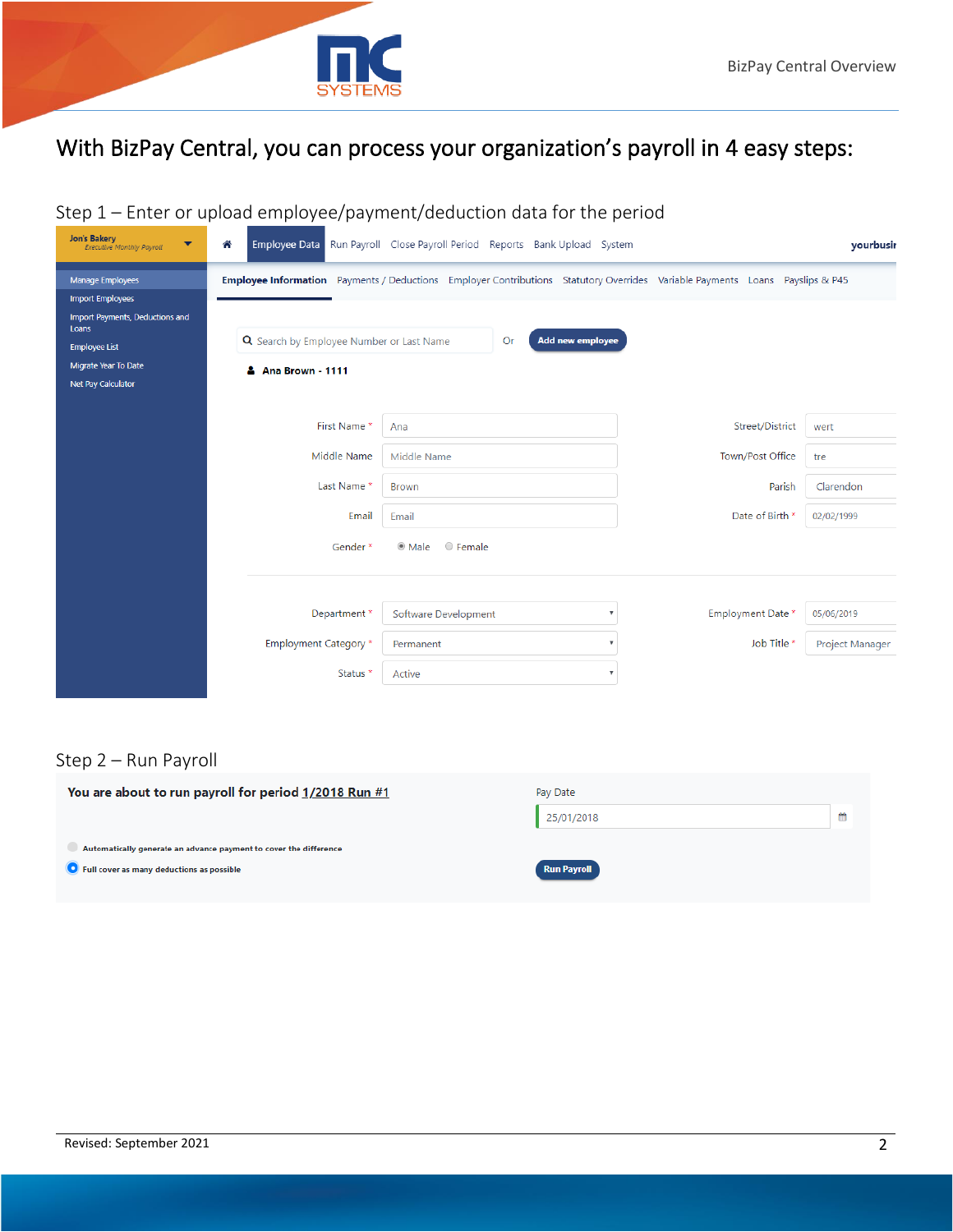

## Step 3 – Generate Reports & Pay Slips

| <b>Jon's Bakery</b><br>▼<br><b>Executive Monthly Payroll</b>   | Employee Data Run Payroll Close Payroll Period Reports<br>Bank Upload System<br>⋒ |                                                                             |                                                                                                                                                                                                                                                       | yourbusiness@mcsystems.com ▼                 |                                                                             |                                                   |                        |
|----------------------------------------------------------------|-----------------------------------------------------------------------------------|-----------------------------------------------------------------------------|-------------------------------------------------------------------------------------------------------------------------------------------------------------------------------------------------------------------------------------------------------|----------------------------------------------|-----------------------------------------------------------------------------|---------------------------------------------------|------------------------|
| All Report                                                     | <b>Periodic Reports</b>                                                           |                                                                             |                                                                                                                                                                                                                                                       |                                              |                                                                             |                                                   |                        |
| <b>Periodic Reports</b><br><b>Yearly Reports</b><br>P45 Report |                                                                                   | <b>Bank Deposit Net Pay</b><br>Listing                                      | Provides a quick bank summary by net pay which will be deposited to<br>any particular bank and its associated branches. The subtotals and grand<br>totals are very useful for cash flow management.                                                   | Payroll Year<br>2020                         | Payroll Period<br>$\overline{2}$                                            | <b>Run Number</b>                                 | <b>Generate Report</b> |
|                                                                |                                                                                   | <b>Cash/Cheque Listing</b>                                                  | This report provides a list of net pay for each employee who has collects<br>a salary via cash or cheque.                                                                                                                                             | Payroll Year<br>2020                         | Payroll Period<br>$\overline{2}$                                            | <b>Run Number</b><br>п.                           | <b>Generate Report</b> |
|                                                                |                                                                                   | <b>Coinage Report</b>                                                       | This report gives a breakdown of the net pay for each employee. It is<br>largely used by the financial institutions for determining the breakdown<br>of employees salaries for packaging.                                                             | Payroll Year<br>2020                         | Payroll Period<br>$\overline{2}$                                            | <b>Run Number</b><br>1                            | <b>Generate Report</b> |
|                                                                |                                                                                   | <b>Control Totals</b>                                                       | This report gives a summary of all payments and deductions. In addition<br>it shows the taxable gross amount being brought forward from the<br>previous period along with the taxable gross amount being carried<br>forward to the next period.       | Payroll Year<br>2020                         | Payroll Period<br>$\overline{2}$                                            | <b>Run Number</b><br>л.                           | <b>Generate Report</b> |
|                                                                |                                                                                   | <b>Deduction Listing</b>                                                    | This is a detailed a detailed list of all deductions for each employee and<br>is sorted by deduction type. The report is largely used to remit<br>payments deducted on behalf of the employees to the various statutory<br>or financial institutions. | Payroll Year<br>2020<br>Payroll Year<br>2020 | Payroll Period<br>$\overline{2}$<br>To:<br>Payroll Period<br>$\overline{2}$ | <b>Run Number</b><br>1<br><b>Run Number</b><br>1. | <b>Generate Report</b> |
|                                                                | <b>Dropped Deductions Report</b>                                                  | Deductions which are dropped when the employee's salary is<br>insufficient. | Payroll Year<br>2020                                                                                                                                                                                                                                  | Payroll Period<br>$\overline{2}$             | <b>Run Number</b>                                                           | <b>Generate Report</b>                            |                        |

#### Step 4 – Pay Your Employees

| <b>Jon's Bakery</b><br><b>Executive Monthly Payroll</b> | ≪                              | Employee Data Run Payroll Close Payroll Period Reports Bank Upload<br>System                                                                                                                                                                                                                                                                                                                                                                                                      | yourbusiness@mcsystems.com v                                                                                                                                                                                 |
|---------------------------------------------------------|--------------------------------|-----------------------------------------------------------------------------------------------------------------------------------------------------------------------------------------------------------------------------------------------------------------------------------------------------------------------------------------------------------------------------------------------------------------------------------------------------------------------------------|--------------------------------------------------------------------------------------------------------------------------------------------------------------------------------------------------------------|
|                                                         | <b>Bank Upload Files</b>       |                                                                                                                                                                                                                                                                                                                                                                                                                                                                                   |                                                                                                                                                                                                              |
|                                                         | <b>BNS File</b>                | The BNS file is used to generate a bank upload file to be uploaded to the<br>Bank of Nova Scotia platform for net pay to employees with various bank<br>accounts (Used for Direct and ACH)                                                                                                                                                                                                                                                                                        | Payroll Year<br>Period<br>Run<br><b>Generate BNS File</b><br>$\overline{2}$<br>2020                                                                                                                          |
|                                                         | <b>NCB File</b>                | The Direct file is used to generate a bank upload file to be uploaded to the<br>National Commercial Bank e-Link platform for net pay to employees with<br>NCB account only.<br>The ACH file is used to generate a bank upload file to be uploaded the NCB<br>Funds Direct platform for net pay to employee with account at various<br>banks. If "Include NCB accounts" is ticked, this will incorporate all the<br>various banks, plus employee with NCB accounts to be uploaded. | Payroll Year<br>Period<br>Run<br><b>Direct File</b><br>2020<br>$\overline{2}$<br>1<br>Transaction Limit <sup>6</sup><br><b>Effective Date:</b><br>₩<br><b>ACH File</b><br>26/08/2019<br>Include NCB accounts |
|                                                         | <b>JN Live Business Upload</b> | The JN Live Business file is used to generate a bank upload file to be<br>uploaded to the JN Live platform for net pay to employees with various<br>bank accounts (Used for Direct and ACH)                                                                                                                                                                                                                                                                                       | Payroll Year<br>Period<br>Run<br><b>Generate JN Live File</b><br>$\overline{2}$<br>2020                                                                                                                      |